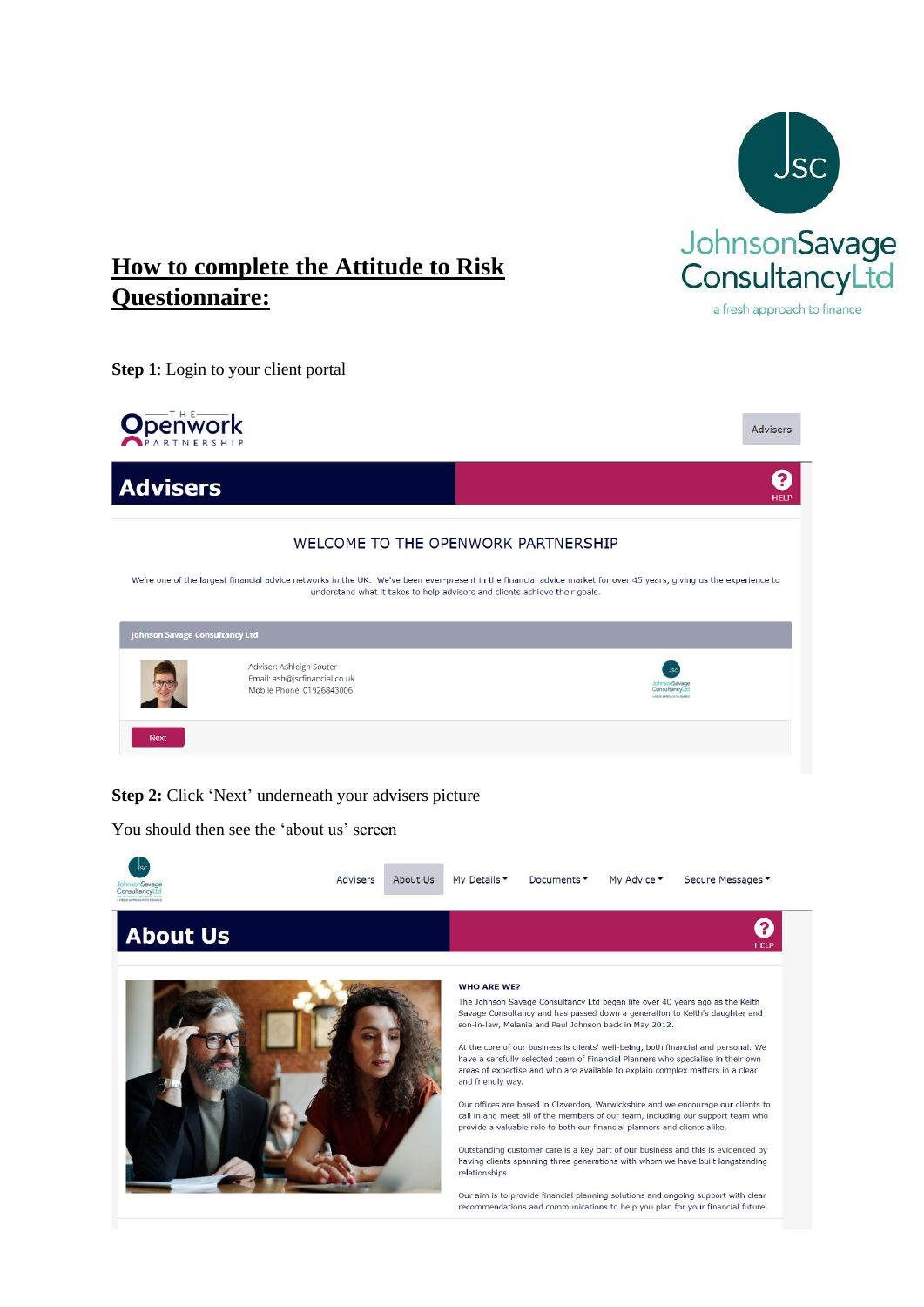**Step 3**: On the tabs along the top, click on 'My Advice' and you will have the option to click on Attitude to Risk

| <b>Jsc</b><br>JohnsonSavage<br>ConsultancyLtd | Advisers | About Us | My Details $\blacktriangledown$ | Documents ▼ | My Advice $\blacktriangledown$ | Secure Messages ▼ |  |
|-----------------------------------------------|----------|----------|---------------------------------|-------------|--------------------------------|-------------------|--|
| SI APPROACH TO ERANCE                         |          |          |                                 |             | <b>Attitude To Risk</b>        |                   |  |
| .<br>.                                        |          |          |                                 |             |                                |                   |  |
|                                               |          |          |                                 |             |                                |                   |  |

## **Step 4:** You will see a 'start questionnaire' button, click on this

| <b>Jsc</b><br>JohnsonSavage<br>ConsultancyLtd<br>A FRESH APPROACH TO FINANCE | Advisers<br>About Us | My Details $\blacktriangledown$ | My Advice $\blacktriangledown$<br>Documents ▼ | Secure Messages ▼ |
|------------------------------------------------------------------------------|----------------------|---------------------------------|-----------------------------------------------|-------------------|
| <b>Attitude to Risk</b>                                                      |                      |                                 |                                               | 2<br><b>HELP</b>  |
| <b>New Questionnaires</b>                                                    |                      |                                 |                                               |                   |
|                                                                              | <b>Status</b>        |                                 | <b>Notified On</b>                            |                   |
| <b>Start Questionnaire</b>                                                   | <b>Not Started</b>   |                                 | 04/08/2021                                    |                   |
|                                                                              |                      |                                 |                                               |                   |

**Step 5:** This will then open the questionnaire for you to complete the questions. There are 2 sets of questions to complete the first set assesses your Attitude to Risk, the second your Capacity for Loss:

| <b>Attitude to Risk</b>                                                                                                                                                                                                        | <b>HELP</b> |
|--------------------------------------------------------------------------------------------------------------------------------------------------------------------------------------------------------------------------------|-------------|
|                                                                                                                                                                                                                                |             |
| To help your Adviser provide you with advice on your investments please answer the following 13 questions designed to ascertain your Attitude to Risk.<br>We will then ask a further 5 questions about your Capacity For Loss. |             |
| It should take you about 15 minutes to complete in all.                                                                                                                                                                        |             |
|                                                                                                                                                                                                                                |             |
| Question 1. I would enjoy exploring investment opportunities for my money *                                                                                                                                                    |             |
| A. I strongly agree with this statement                                                                                                                                                                                        |             |
| B. I tend to agree with this statement                                                                                                                                                                                         |             |
| C. In between                                                                                                                                                                                                                  |             |
| D. I tend to disagree with this statement                                                                                                                                                                                      |             |
| E. I strongly disagree with this statement                                                                                                                                                                                     |             |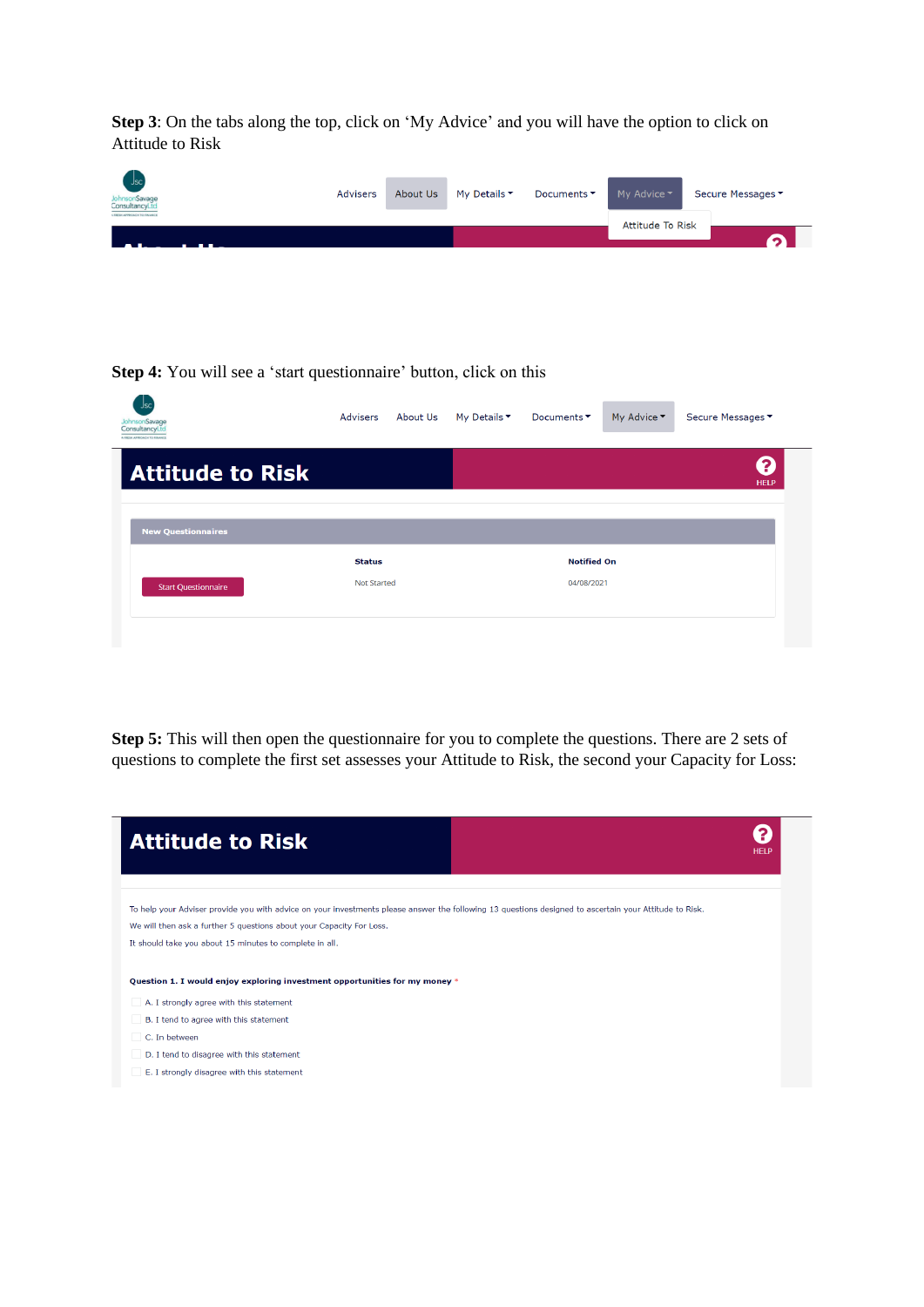**Step 6:** Once you have completed the first set of questions, you will see the below screen. Click on the 'Continue Questionnaire' to move to the second set of questions:



**Step 7:** once you have completed both sets of questions you will see the below screen. Please click Finish, and this will send the results back through to your adviser: